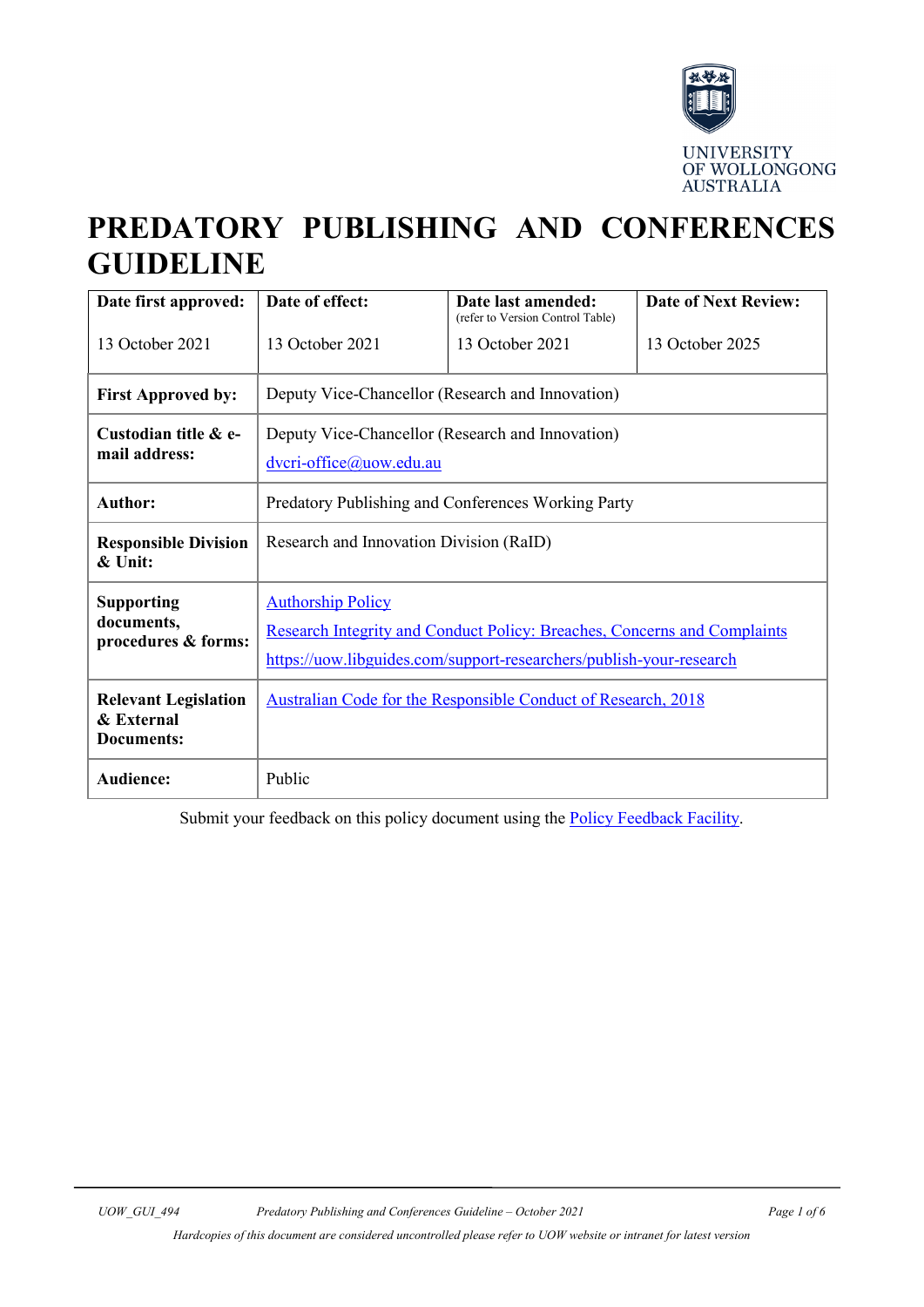

# **Contents**

| 1               |  |
|-----------------|--|
| 2               |  |
| $\overline{3}$  |  |
| $\overline{4}$  |  |
| 5               |  |
| 6               |  |
| $7\overline{ }$ |  |
| 8               |  |
| 9               |  |
| 10              |  |
| 11              |  |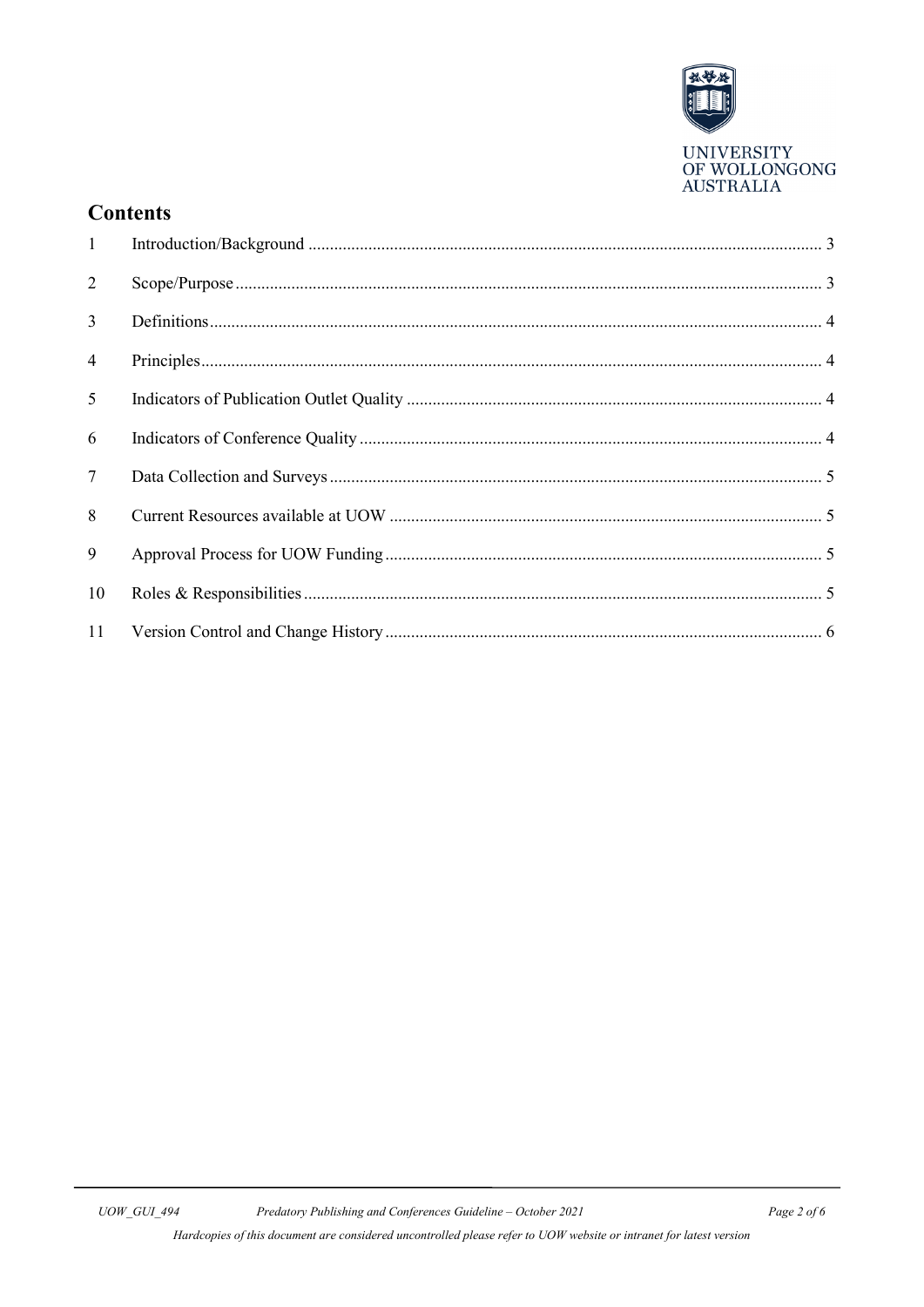

#### <span id="page-2-0"></span> $\mathbf{1}$ **Introduction/Background**

- 1. The University of Wollongong has a responsibility, under the Australian Code for the Responsible Conduct of Research "the Code" to ensure that research is conducted responsibly, ethically and with integrity, to support the responsible dissemination of research findings, and to provide ongoing training and education that promotes and supports responsible research conduct for all researchers and those in other relevant roles.
- 2. The Code requires researchers to support a culture of responsible research conduct at their institution and in their field of practice, undertake and promote education and training in responsible research conduct, disseminate research findings responsibly, accurately and broadly and participate in peer review in a way that is fair, rigorous and timely and maintains the confidentiality of the content.
- 3. Researchers should exercise due diligence in endeavouring to only publish in reputable outlets and conferences. In evaluating the quality and authority of a journal or publisher, researchers should access the guiding information provided by the Library at: https://uow.libguides.com/supportresearchers/publish-your-research and if uncertain, researchers are encouraged to consult with their faculty Associate Deans-Research (ADR) and/or research integrity advisors for discipline specific advice prior to publication.
- 4. Under the Code, researchers should ensure that research findings are disseminated responsibly. Predatory publishers may represent themselves as reputable but often do not meet professional standards for publishing such as integrity of data, peer review and authorship acknowledgement. Publishing in a predatory journal may result in individual and institutional reputational harms. Deliberate publishing in predatory publications and conferences may also represent a breach of the Code and potentially lead to an investigation under the processes outlined in UOW's Research Integrity and Conduct Policy.
- 5. UOW encourages all researchers to submit research manuscripts to high-quality peer-reviewed journals to support dissemination of research findings. Research submitted to such journals will undergo rigorous peer review processes. Similar processes will be in place for research conferences and it is the responsibility of all researchers to assess the reputation of all Conferences and Journals prior to submitting a manuscript for peer review.
- 6. UOW has an extremely high research reputation as assessed by The Excellence for Research in Australia (ERA) and QS World University Rankings, Academic Ranking of World Universities (ARWU) and Times Higher Education (THE) World University Rankings. These assessments and rankings are driven by the quality of UOW's research outputs and their subsequent citations. Hence, it is critical that UOW maintain the quality of its research outputs by ensuring that Predatory Publishing and Conference (PPC) outputs do not appear with UOW affiliations.

#### <span id="page-2-1"></span>2 **Scope/Purpose**

- 1. This Guideline applies to all UOW Researchers, including those at UOW's international campuses. The purpose of this Guideline is to:
	- a. Raise awareness among UOW researchers of the issues relating to PPC and provide resources to help them choose publication outlets and conferences appropriately.
	- b. Promote and provide training opportunities and resources for researchers, relating to PPC issues.
	- c. Ensure that UOW is compliant with the broader principles of the Code.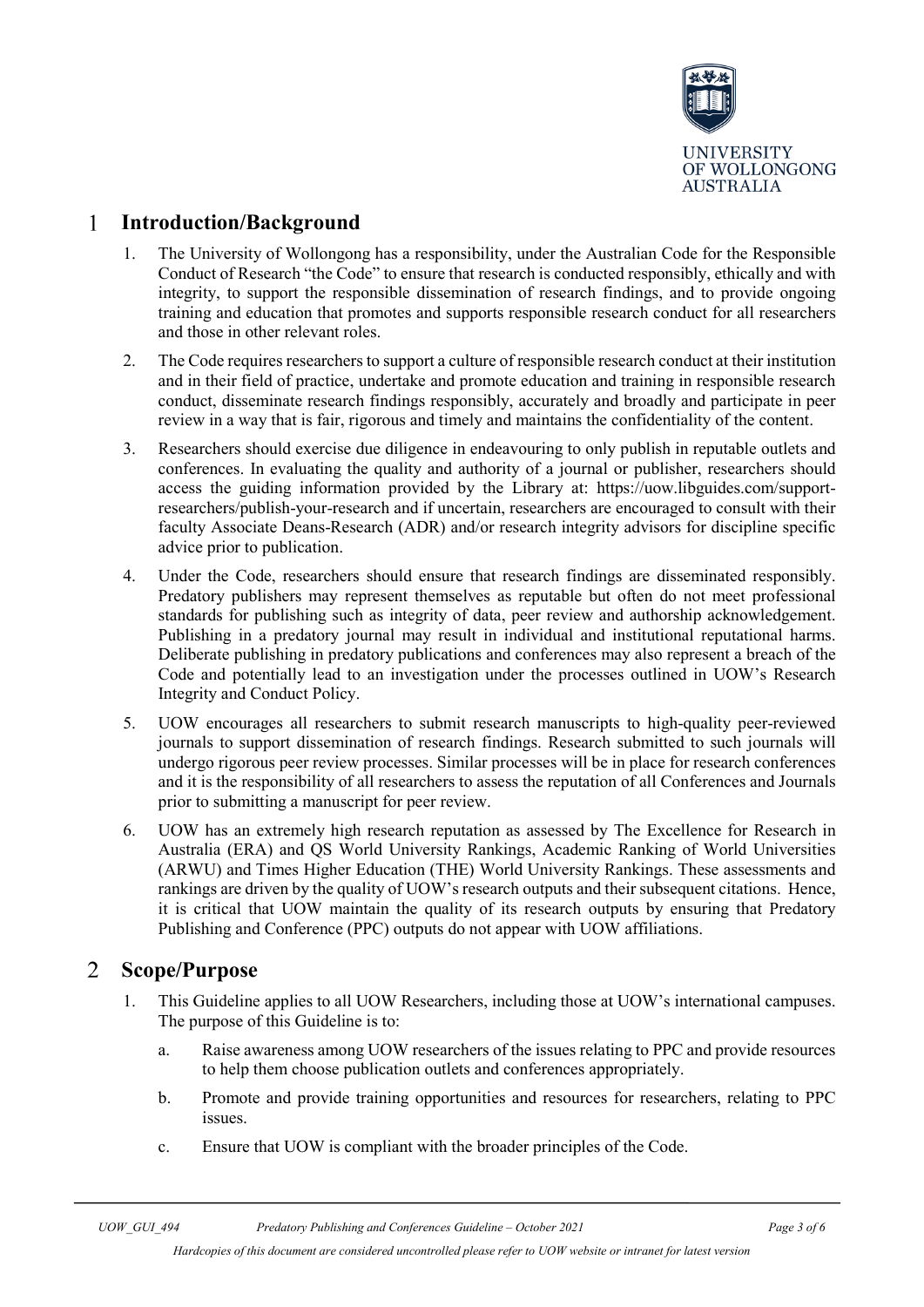

#### <span id="page-3-0"></span> $\mathcal{F}$ **Definitions**

| <b>Word/Term</b> | Definition (with examples if required)       |  |
|------------------|----------------------------------------------|--|
| <b>COPE</b>      | Committee on Publication Ethics              |  |
| <b>DOAJ</b>      | Directory of Open Access Journals            |  |
| <b>OASPA</b>     | Open Access Scholarly Publishers Association |  |
| <b>PCC</b>       | Predatory Publishing and Conferences         |  |
| WoS              | Web of Science                               |  |

#### <span id="page-3-1"></span> $\overline{4}$ **Principles**

- 1. The advice contained in this Guideline should help inform researchers to ensure they make a careful investigation of publication outlets and conferences before choosing a suitable outlet for submission, or a conference to attend.
- 2. Senior researchers, ADRs and Supervisors can be consulted, in order to ensure appropriate choices are made.
- 3. The Library has online resources for researchers, to help them choose quality journals to publish in. Additional training resources will also be developed by RAiD/Library.

#### <span id="page-3-2"></span>5 **Indicators of Publication Outlet Quality**

- 1. Some indicators of quality for publications are:
	- a. outlet is indexed in Scopus and/or Web of Science (WoS);
	- b. outlet appears on the ERA2018 submitted journal list;
	- c. the journal should not appear on Cabells Predatory List;
	- d. editorial board members are well known and respected in the discipline and recent papers published are of high quality;
	- e. open access journals are a member of the Directory of Open Access Journals (DOAJ) or the Open Access Scholarly Publishers Association (OASPA);
	- f. a rigorous peer review process is followed by the outlet, before publication;
	- g. the journal or other outlet is associated with a professional association; and
	- h. the journal appears on discipline specific journal listings, such as that produced by the Australian Business Deans Council.

#### <span id="page-3-3"></span>6 **Indicators of Conference Quality**

- 1. Some indicators of quality for conferences are:
	- a. the Society or Association organising the conference is well known and respected;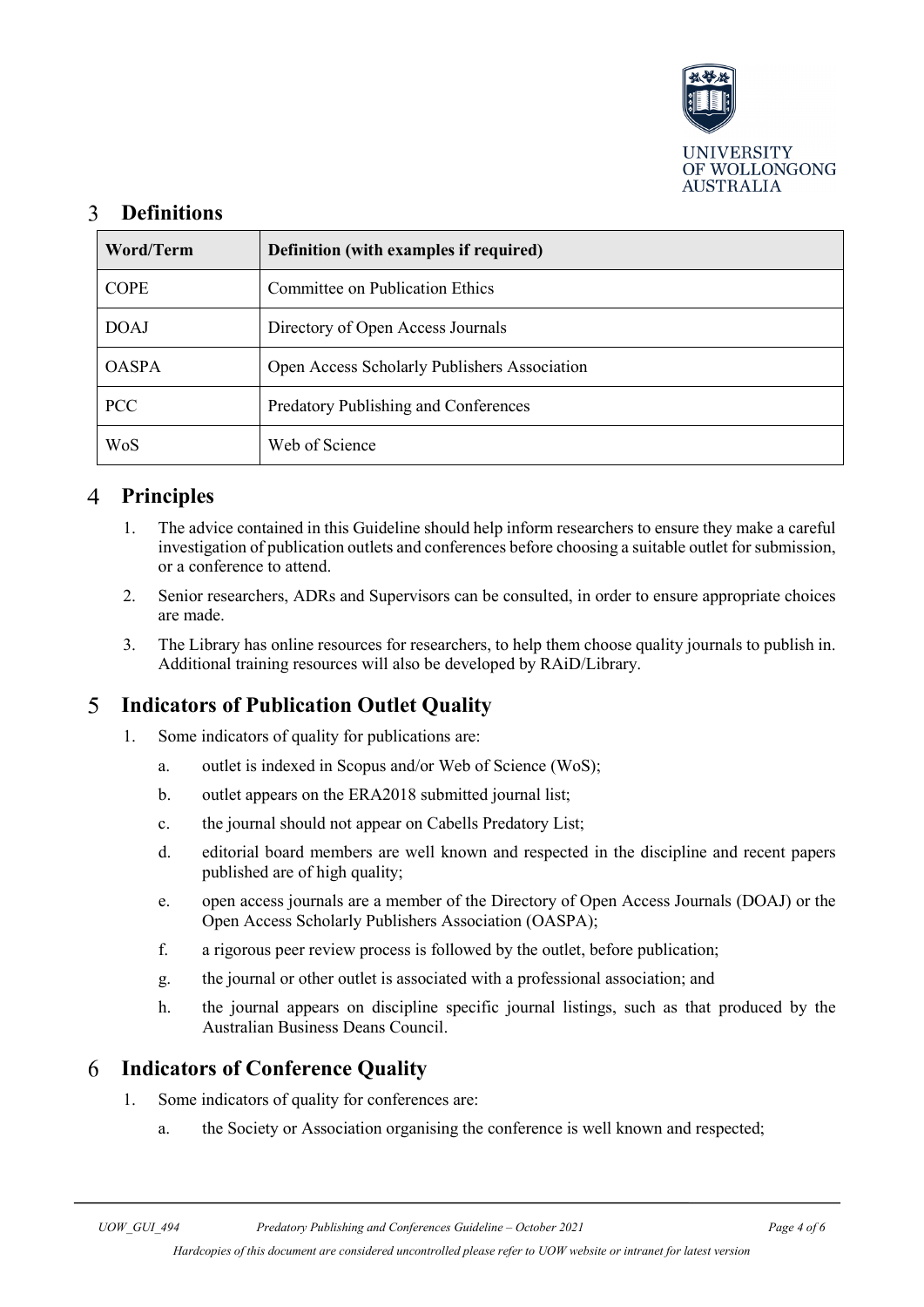

- b. the conference chairs/organising committee/key note speakers are well known and respected academics in the discipline;
- c. the conference organisers/editorial committee are contactable using an official .edu; .ac; .gov type email address;
- d. the conference is part of a regular series;
- e. the publisher of the proceedings are a member of a recognised industry initiative such as COPE; DOAJ or OASPA;
- f. the conference proceedings are to be indexed in Scopus/WoS and a rigorous peer review process has been followed; and
- g. the registration fees are comparable to other conferences in the discipline.

#### <span id="page-4-0"></span> $\tau$ **Data Collection and Surveys**

- 1. It is important that UOW collect regular data and feedback to ensure that it is aware of the scope of any PPC issues that develop over time. In order to facilitate this the RSO should:
	- 1.1. Produce an annual PPC report listing any UOW publications that appear in PPC outlets. This report is to be circulated to the ADR's for any necessary actions.
	- 1.2. Maintain a PPC feedback tool, so that UOW researchers can provide regular and timely feedback on PPC issues, as they arise. Researchers can request their feedback remain confidential in which case the feedback included in the annual report will be de-identified.

#### <span id="page-4-1"></span>8 **Current Resources available at UOW**

- 1. Library support for researchers: this guide is located at [uow.libguides.com/support-researchers.](http://uow.libguides.com/support-researchers) It includes a checklist for journal quality, journal finder tools, book and conference finder tools.
- 2. This online guide should be consulted by researchers, in order for them to choose publication outlets and conferences appropriately.
- 3. Reports of PPC, suspected PPC or related concerns should be reported to the Research Integrity Officer at [research-integrity@uow.edu.au.](mailto:research-integrity@uow.edu.au) They may be forwarded to the Library for further guidance.

#### <span id="page-4-2"></span>9 **Approval Process for UOW Funding**

- 1. If UOW is required to fund an open access journal publishing fee or conference expenses then a check should be completed addressing the indicators of publication quality/conference quality as appropriate.
- 2. The delegated authority will undertake this check and ensure that the outlet/conference is of sufficient quality before approving any expenditure.

## <span id="page-4-3"></span>**Roles & Responsibilities**

- 1. The University has a responsibility to:
	- a. maintain and promote this Guideline;
	- b. provide Researchers with training and awareness of the guideline and their responsibilities; and